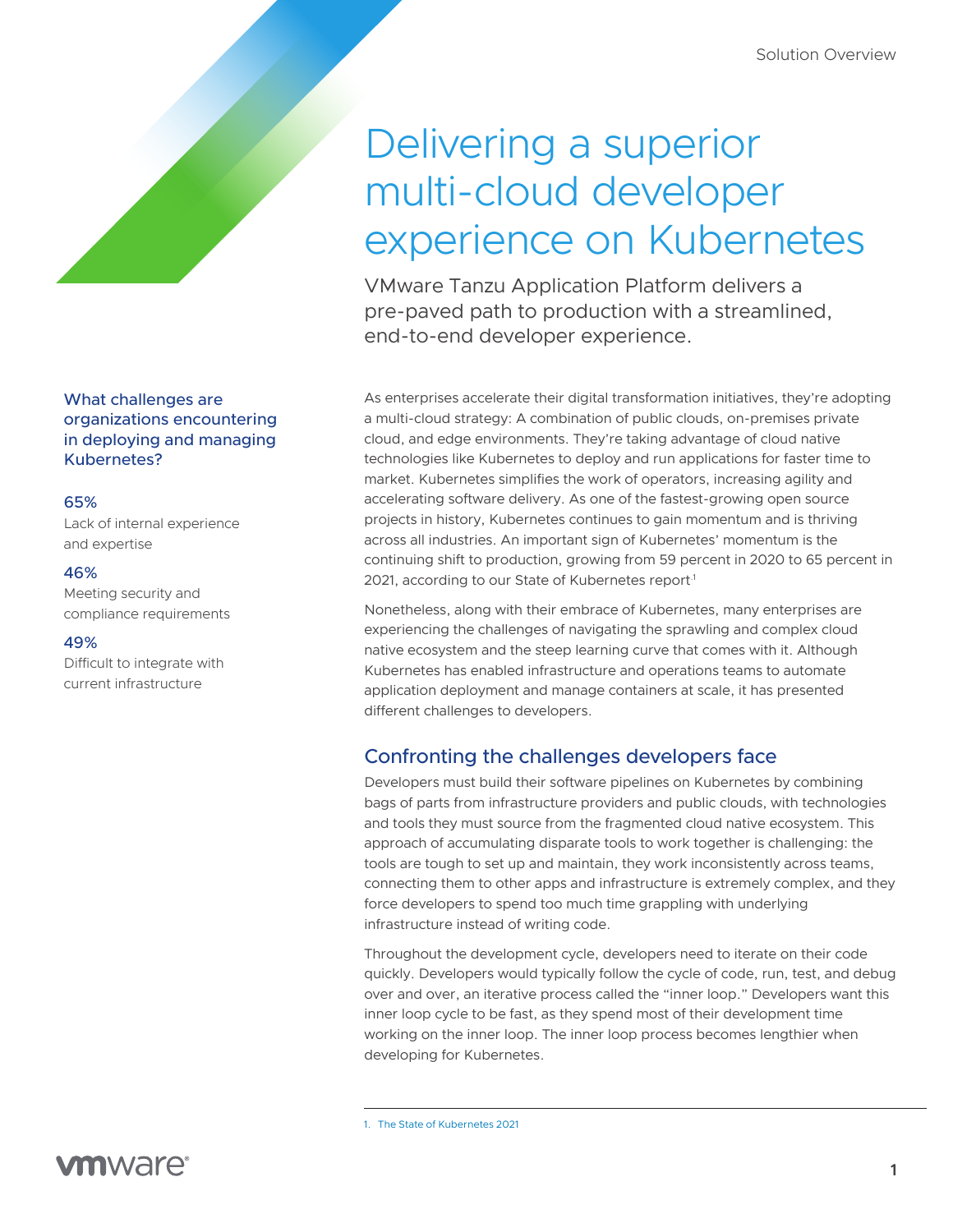Every source code change involves not only rebuilding the source code, but also rebuilding and republishing the container image and redeploying Kubernetes resources before the code changes can be tested, which significantly reduces developer productivity.



**Figure 1:** The development cycle on Kubernetes.

To be sure, Kubernetes is a great platform for building platforms, and developers shouldn't have to build it themselves. Nor should their application operations counterparts have to navigate IT and security compliance requirements for their apps. They shouldn't have to know the containers they run in or Kubernetes infrastructure they were deployed in before they can successfully deploy an app.

### Introducing a superior multi-cloud developer experience on Kubernetes

VMware Tanzu Application Platform is a modular, application-aware platform that runs on any compliant public cloud or on-premises Kubernetes cluster. It delivers a superior developer experience with a prepaved path to production, including all the needed components preconfigured for developer teams to build and deploy software quickly and securely. It's a composable platform, so teams can customize it based on their organization's preferences and changing business needs. Since VMware Tanzu Application Platform can run on any Open Container Initiative (OCI)-compliant Kubernetes distribution or public cloud service, it supports enterprises' multi-cloud architectures.

### Unlock developer productivity

Inspired by the open source [Spring Initializr](https://start.spring.io/) project, developers get a jump start on developing new applications using application starter templates (aka, [Application Accelerators\)](https://docs.vmware.com/en/Application-Accelerator-for-VMware-Tanzu/index.html) instead of starting from scratch. Built by application architects and made available to developers, these templates consist of the skeleton code, configuration, and cloud native patterns combined with the organization's best practices and security policies that save developers significant time in bootstrapping new applications. Serverless abstractions built into the platform make it easy to achieve advanced applications patterns like microservices and event-driven architectures, as well as address operational concerns, such as automatic application scaling and connecting to systems not running in Kubernetes using APIs.

VMware Tanzu Application Platform delivers a prepaved path to production and a streamlined, end-to-end developer experience on any Kubernetes.

## mware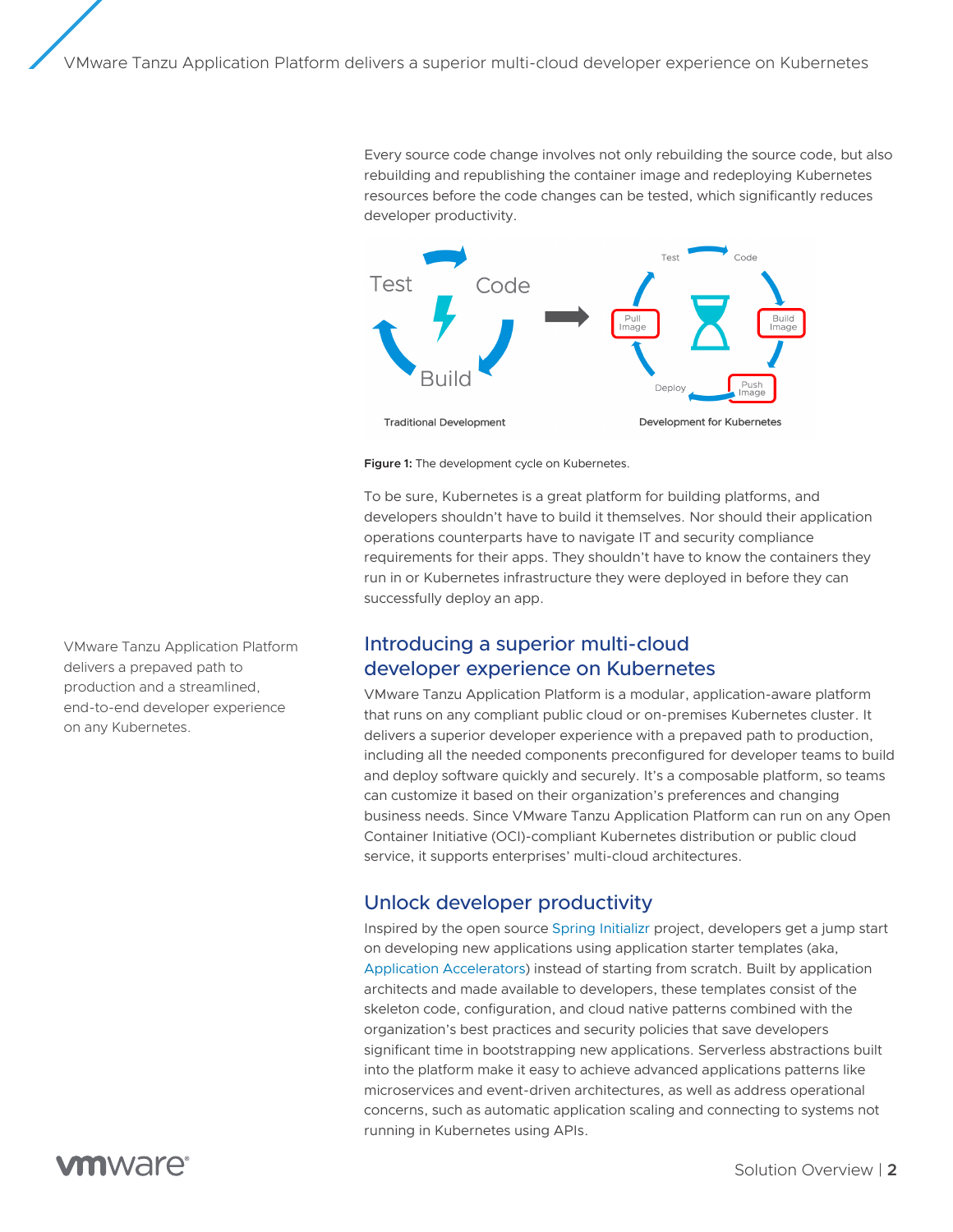VMware Tanzu Application Platform is an app-aware platform that enables the following business benefits:

- •Allows developers to better focus on defining the requirements for the app without having to worry about the underling infrastructure
- •Reduces the burden on developers by enabling a shift-left model
- Includes automatically applied best practices, security, and compliance
- •Supports full portability from development to production

VMware Tanzu Application Platform provides a consistent graphical user interface (GUI) to underlining services and APIs, making them easy to discover and integrate, and thus increasing developer productivity.

### Delivers an abstraction for Kubernetes Workloads

Along with other artifacts, an accelerator contains a declarative Workload resource specification that describes the characteristics of the Workload —this is the only YAML a developer needs to interact with. Developers specify information such as the type of Workload (e.g., web app, batch job, streaming function), the location of the source code, which backend services it should connect to (e.g., a PostgreSQL with 10GB of storage, a RabbitMQ cluster that guarantees 1,000MPS), and its resource utilization. The Workload resource specification—sometimes referred to as a manifest—establishes a contract between developers and operators for promoting source code to production. Based on the Workload resource specification, the platform performs the underlying interaction with Kubernetes for deploying and managing the Workload, given the source code location.

### Build a rapid yet sustainable path to production

Deploying workloads on Kubernetes typically involves the following sequence of steps:



**Figure 2:** The typical sequence of deploying workloads on Kubernetes.

With VMware Tanzu Application Platform, tooling the Workload deployment becomes a much easier experience:



**Figure 3:** Deploying workloads with VMware Tanzu Application Platform.

Developers run a single CLI command 'tanzu apps workload create -- file workload.yaml' and get a running Workload on a Kubernetes cluster in minutes, starting from the skeleton code provided by an accelerator. VMware Tanzu Application Platform automates the entire application deployment process via an automated Secure Software Supply Chain workflow, relieving developers from the error-prone process of editing a "wall of YAMLs."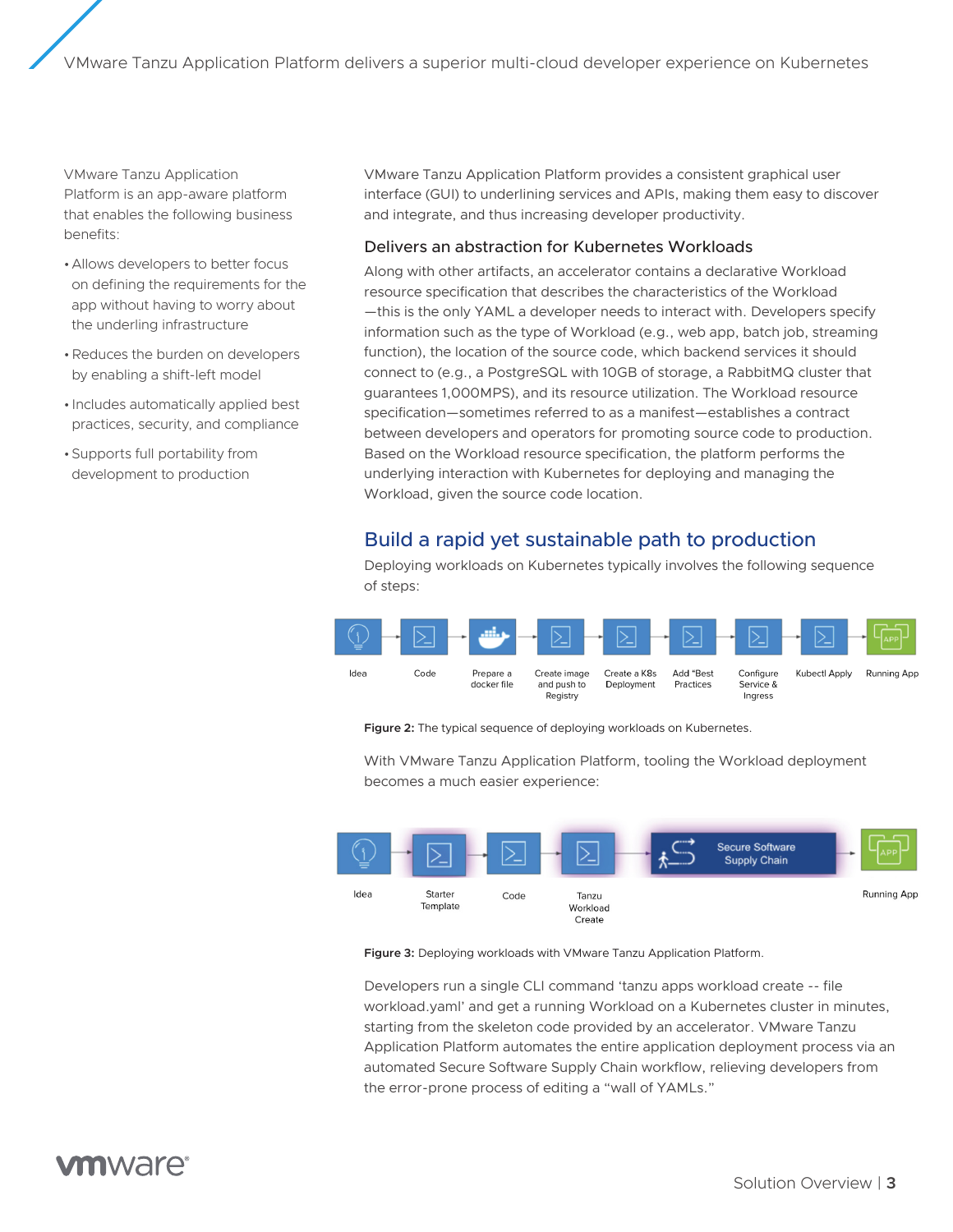VMware Tanzu Application Platform automates the application lifecycle.

It does so in a way that is responsive to the software being built and deployed within it. Since the entire platform is application aware, it can "read" an application and automatically know how to build the code into a container, establish new pipelines for the application, and deploy it in any environment such that it conforms with reliability, security, and compliance guardrails pre-established by ops and security teams.

VMware Tanzu Application Platform includes the entire end-to-end supply chain, with its components preinstrumented to work together seamlessly out of the box. Having a set of strong defaults eliminates many decisions that teams would normally have to make when building the platform from the thousands of possible combinations of technologies available in the Kubernetes ecosystem.

### Bring your own opinions

Although strong defaults make it easier to get started, if one of VMware's choice of components doesn't work, platform engineers and application operations teams can swap out components based on their organization's requirements and preferences. Built with modularity in mind, VMware Tanzu Application Platform is composable and lets operations teams set their own guardrails based on their expert opinions. In other words, they can substitute individual components easily through adapters. From CI to container build system, developers can use whatever they prefer, as long as they're defined by the operations teams. VMware Tanzu Application Platform does not lock the DevOps teams into technologies chosen by VMware. Although the defaults are necessary and make it easy to get started, these choices are dynamic and easy to change in VMware Tanzu Application Platform.

### Drive efficiency while coordinating the work of dev and ops

Application teams that are prolific software producers organize their work into inner and outer loops. The inner loop consists of shared or local development environments where developers have self-service access to the right resources and cloud native application patterns. The outer loop is where DevOps, platform operations, and security teams work with each other and with developers to promote applications to production and maintain them there. VMware Tanzu Application Platform facilitates collaboration between these groups because the work that happens on the platform is coordinated around these inner and outer loops.



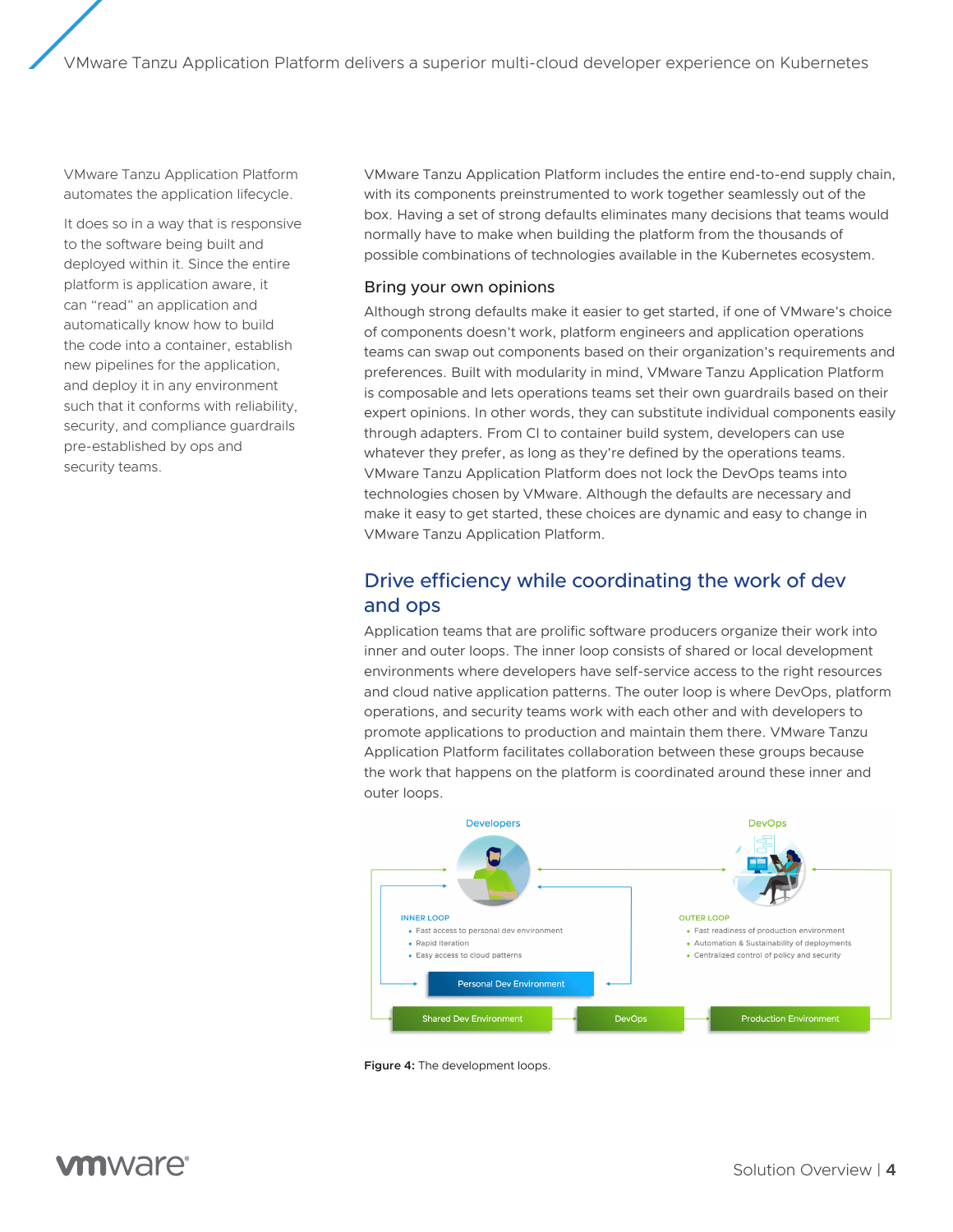#### Create a seamless inner loop experience

After a fast bootstrapping of a new project, developers enter the inner loop cycle of iteratively adding code, building, deploying, and testing the code changes, and debugging—and preferably like to do it all right from their integrated development environment (IDE). This allows developers to continue to follow their familiar development workflows. VMware Tanzu Application Platform lets developers debug a running container on any Kubernetes cluster—whether it's running locally or as a managed Kubernetes cluster or cloud—from the IDE itself.

The tooling shortens the path for live updates of code changes by eliminating the steps of rebuilding, republishing, and deploying the container, instead directly injecting the updated code to the running container. This means developers can test the code changes instantly as they iterate on code.

When iterating on their code, developers often need to inspect a running application to analyze the behavior for troubleshooting, debugging, or finetuning the runtime configurations of the application. VMware Tanzu Application Platform provides [App Live View](https://docs.vmware.com/en/Application-Live-View-for-VMware-Tanzu/0.1/docs/GUID-index.html), a diagnostic tool for developers to drill into the runtime characteristics of applications (e.g., resource consumption or incoming traffic pattern). It also allows them to change parameters such as log levels and environment properties for troubleshooting running application.

#### Consume services in a standardized way

Service Binding for Kubernetes implements the spec that enables a simplified experience of discovering and using services that connect to the application in a standardized way. Combined with the services toolkit, it provides easy enterprise management and offering of services with a consistent consumption experience, either on that cluster or across clusters.

#### Establish a separation of concerns

VMware Tanzu Application Platform establishes a separation of concern between application developers and application operators (also known as DevOps engineers or Site Reliability Engineers). Operators in an organization are responsible for configuring software supply chain workflows that ensure consistency between development and production environments without getting in developers' way. A software supply chain configured in a developer's personal environment is optimized for inner loop cycle work and uses the same set of tools for taking source code to a running application. This consistency established by the application operations team between the two environments gives developers a high level of confidence that the code developed in their personal environment will run as it should in the production environment. VMware Tanzu Application Platform lets developers build portable applications and avoid the expensive debugging in production environments that is often caused by inconsistencies between development and production environments.